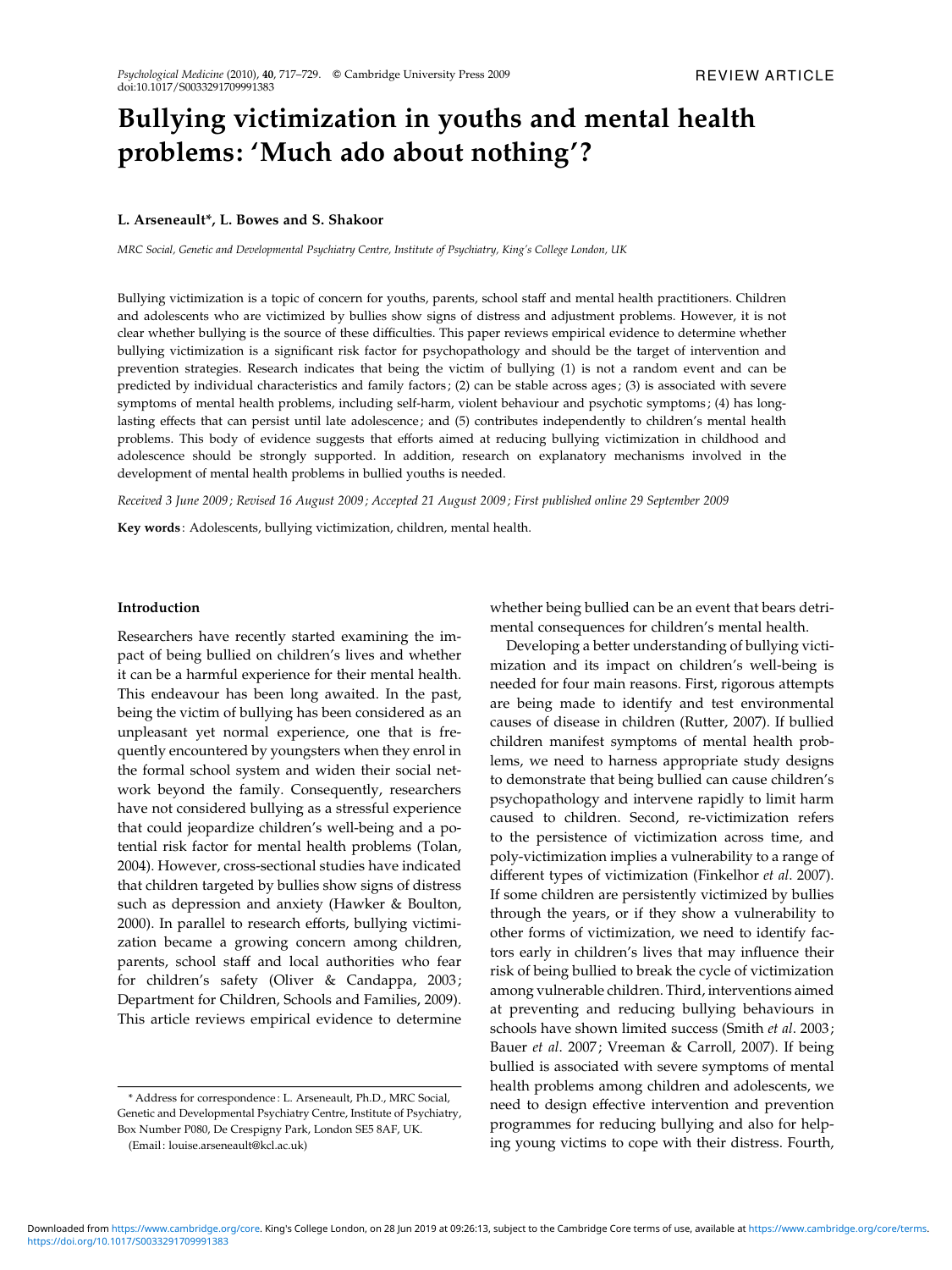children's mental health problems often translate into adult psychiatric disorders (Kim-Cohen et al. 2003). If being bullied is associated with long-lasting problems in childhood and in adolescence, when the bullying may have stopped, society's burden of psychiatric disease could be reduced by limiting bullying behaviours at an early age, helping to prevent adult mental health problems.

The present article reviews empirical evidence relating to the association between bullying victimization and mental health problems. First, we describe bullying and assessment methods. Second, we highlight series of findings on bullying victimization and mental health problems. Third, we suggest avenues for future research. This article does not aim to review emerging findings on bullying in adulthood nor to review the literature on intervention programmes, which have been thoroughly summarized already.

#### Bullying

Bullying involves repeated hurtful actions between peers where an imbalance of power exists (Olweus, 1993a, 1994). Bullying is distinct from other forms of aggressive behaviours by encompassing three elements. First, bullying occurs between individuals of the same age group. Bullying can take place between youths or between adults. When hurtful actions are perpetrated by adults towards children or adolescents, we consider this maltreatment and not bullying. Second, the hurtful actions are repeated over time so a pattern of interactions is established between the bullies and a victim. One-off incidents involving hurtful actions between individuals are not examples of bullying behaviour. Third, the relationship between the bullies and a victim is characterized by a power imbalance whereby it is difficult for the victim to defend him- or herself. Physical strength, popularity and age are factors that characterize power imbalance between the bullies and their victim.

Bullying behaviours refer to verbal and physical actions such as threatening, taunting, spreading rumours, pushing and kicking, and excluding. Cyberbullying, a new form of bullying that has emerged following advances in technologies, involves devices such as mobile phones or the internet for targeting people (Smith et al. 2008). Bullying behaviours can be divided further into direct and indirect bullying. Direct bullying refers to verbal and physical behaviours conducted within the context of face-to-face interactions. Examples of direct bullying include hitting or threatening. Indirect bullying comprises actions that do not necessarily require the bullies or the victim to be present, such as spreading rumours, excluding and manipulating friendship groups (Olweus, 1993a,

1994). Girls tend to engage more frequently in indirect bullying and less often in direct bullying compared to boys (Bjorkqvist et al. 1992; Rivers & Smith, 1994). Reports of bullying victimization gradually decrease with age up to the end of secondary school (Sourander et al. 2000; Rigby, 2002).

Three groups of individuals are directly involved in bullying. Bullies are the perpetrators of bullying behaviours. A study on prevalence rates of 11- to 16-year-old children involved in bullying across 25 countries reported that, on average, 10% of children admitted bullying others in the current school term (Nansel et al. 2004). As bullying is a criterion for DSM-IV diagnosis of conduct problems (APA, 1994), bullies have a behavioural profile that resembles one of children with conduct problems. Victims are the targets of bullying behaviours. On average, 11% of children reported being the victims of bullying (Nansel et al. 2004). Victims tend to show increased symptoms of anxiety and depression (Hodges & Perry, 1999), low self-esteem and poor social skills (Egan & Perry, 1998). Bully-victims are children who are involved in bullying both as bullies and as victims. They represent a small but distinct group of children with on average 6% reporting being both bullies and victims (Nansel et al. 2004). Bully-victims have the highest level of adjustment problems among all children involved in bullying, showing symptoms of both internalizing and externalizing problems (Nansel et al. 2001; Juvonen et al. 2003; Veenstra et al. 2005; Arseneault et al. 2006). Prevalence rates indicate that being a victim of bullying is not as frequent as commonly believed. Indeed, rates of bullying victimization are comparable to rates of children possibly or definitely maltreated by adults (15% according to Dodge et al. 1990; 12% reported by Jaffee et al. 2004). This review paper focuses on bullying victimization, including groups of victims and bully-victims.

#### Assessment of bullying victimization

Various methods have been used to assess bullying victimization for research purposes. Direct observations of children in their day-to-day environments are suited to assess bullying as interactions between youths unfold on the playground or at school (Pepler & Craig, 1995). This method necessitates recording devices and rating scales for later coding. Sociometric assessments involve asking pupils to nominate children in the class who bully others or who are victims of bullies (Boivin & Hymel, 1997). More sophisticated assessments using peer nomination were developed recently to measure dyadic relationships between victims and bullies by asking children to report their involvement in bullying as either victims or bullies and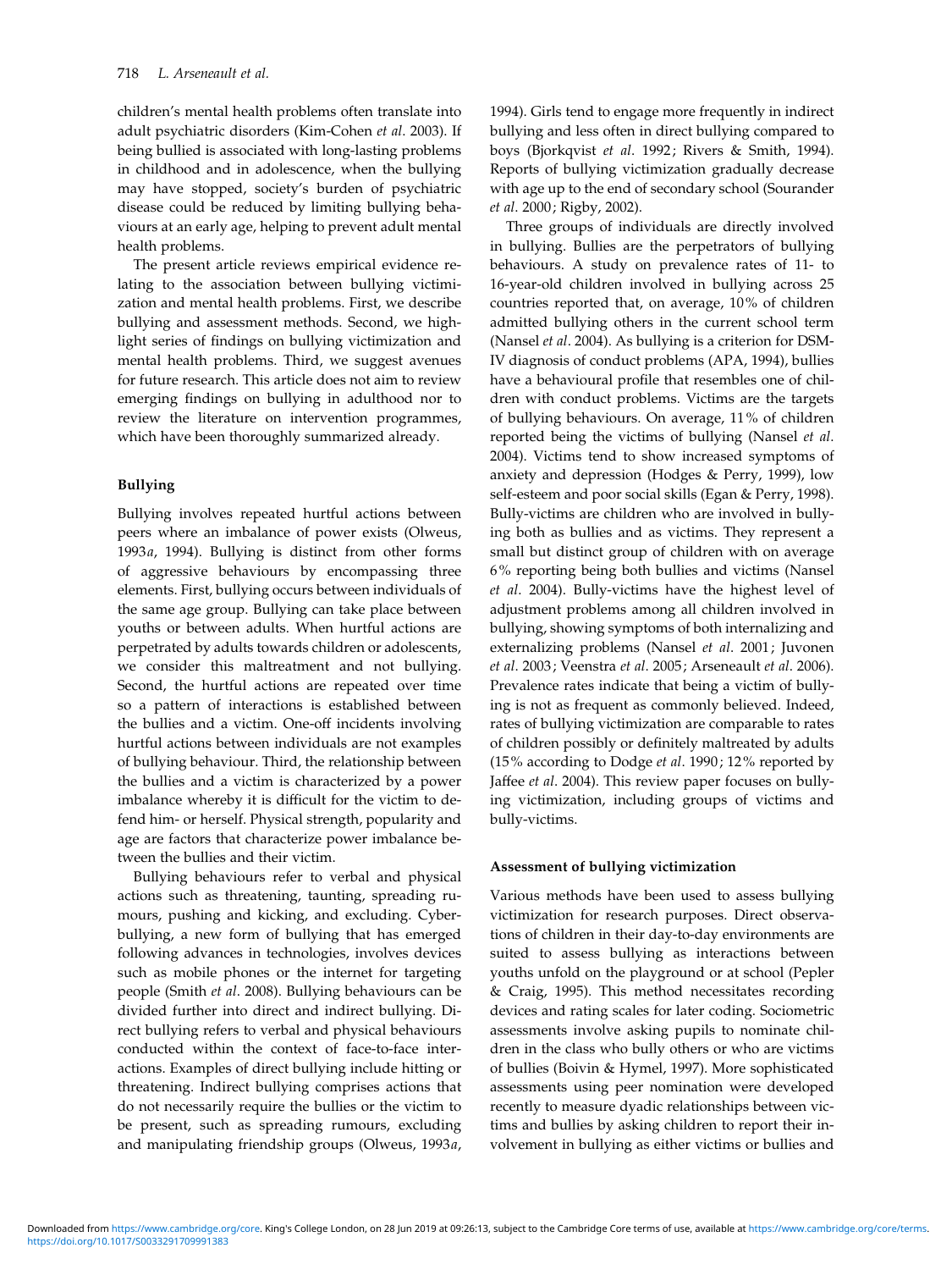to nominate other pupils as either victims or bullies in relation to themselves (Veenstra et al. 2007). The dyadic approach allows an in-depth investigation of the characteristics specific to the relationship between the bully and the victim. Peer nomination is a method that gathers data from several informants at once about who is involved in bullying at school. However, observing children or collecting peer nominations bears some difficulties. First, these methods are practical in the context of school surveys, or for small groups of targeted pupils, but can be difficult to coordinate with large nationally representative cohort studies. Second, information with regard to the severity or type of bullying experiences may not be available. Third, assessments should be conducted such that negative effects for bullies and victims, who may suspect they are being nominated during the wholeclass assessment, are minimized (Mayeux et al. 2009). Fourth, the 'live' assessment of youths' interactions requires an exhaustive coding chart according to which behaviours are rated later on. In addition, the presence of observers or cameras may contaminate this natural set-up and the interactions may not be realistic.

An alternative method for assessing bullying is the use of questionnaires, where respondents rate their own experiences with bullying (Mynard & Joseph, 1997; Olweus, 2007, in press). Although questionnaires represent a straightforward method for collecting information on bullying, they also have their limitations (Salmivalli & Peets, 2009). Bullying questionnaires may represent a challenge for young participants, who can have difficulties comprehending the concept of bullying or recognizing their involvement in bullying. Others may be reluctant to report painful or traumatic experiences, raising ethical concerns (Ladd & Kochenderfer-Ladd, 2002; Olweus, in press). Alternative informants include parents, teachers and peers. Parents are considered as a viable alternate informant as young victims of bullying are more likely to report bullying incidents to someone at home than to a school teacher (Whitney & Smith, 1993). Parents are largely dependent on being informed about bullying incidents, rather than witnessing them, as such events occur most frequently outside the home. Teachers may have the opportunity to witness instances of bullying on the playground or in the classroom. However, they may be unaware of occurrences of bullying in the neighbourhood, in sport activities or in the family. Peers are likely to be aware if another pupil is involved in bullying because they are often present in children's environments where bullying takes place, such as school bathrooms, changing rooms and locker areas. During the first few years of primary school, peers may represent an unreliable source of information as they may not yet have developed the cognitive abilities to distinguish bullying experiences or remember such events. Furthermore, more subtle forms of bullying may bypass peers' recognition (Smith & Levan, 1995; Ladd & Kochenderfer-Ladd, 2002). Low levels of agreement across different informants (Ronning et al. 2009; Wienke Totura et al. 2009) may suggest that bullying victimization is setting specific. Therefore, when using questionnaires and especially with young children, researchers may consider collecting data from multiple informants to capture all instances of bullying victimization.

#### Bullying victimization and mental health problems

Bullying has long been considered as a normal pattern of interactions between youths, and thus not harmful. Current research is now challenging this view. We have summarized key findings on bullying as a significant risk factor for mental health problems into five sections.

# Individual characteristics and family factors predict children who become targets of bullies

Victims of bullying are often told that they are victims of bad luck by having been in the wrong place at the wrong time. Although this message may alleviate victims' perceptions of being the origin of their misfortune, this leaves little hope for efforts aimed at preventing children from getting bullied in the first place. Studies have examined whether factors relating to the individuals and their environment have an impact on children's likelihood of being bullied. For this review, we focus on factors that could become targets of early intervention in order to prevent children from becoming victims of bullying.

Research shows that being the victim of bullying can be predicted by several factors. Longitudinal studies showed that young children with internalizing problems, such as withdrawal and anxiety-depression (Hodges & Perry, 1999; Arseneault et al. 2006), low self-regard and reduced assertiveness (Egan & Perry, 1998), have an increased risk of being bullied in childhood. Problems on the internalizing spectrum are not the only early individual characteristics associated with subsequent risks of being bullied. Girls who are bullied showed higher levels of externalizing behaviours prior to being bullied compared to non-bullied girls of the same age (Arseneault et al. 2006). Early aggressiveness was also shown to precede chronic peer rejection and victimization in both boys and girls assessed at four time points from age 3 to 6 years. Toddlers who display aggressive behaviours are at increased risk of experiencing peer victimization in the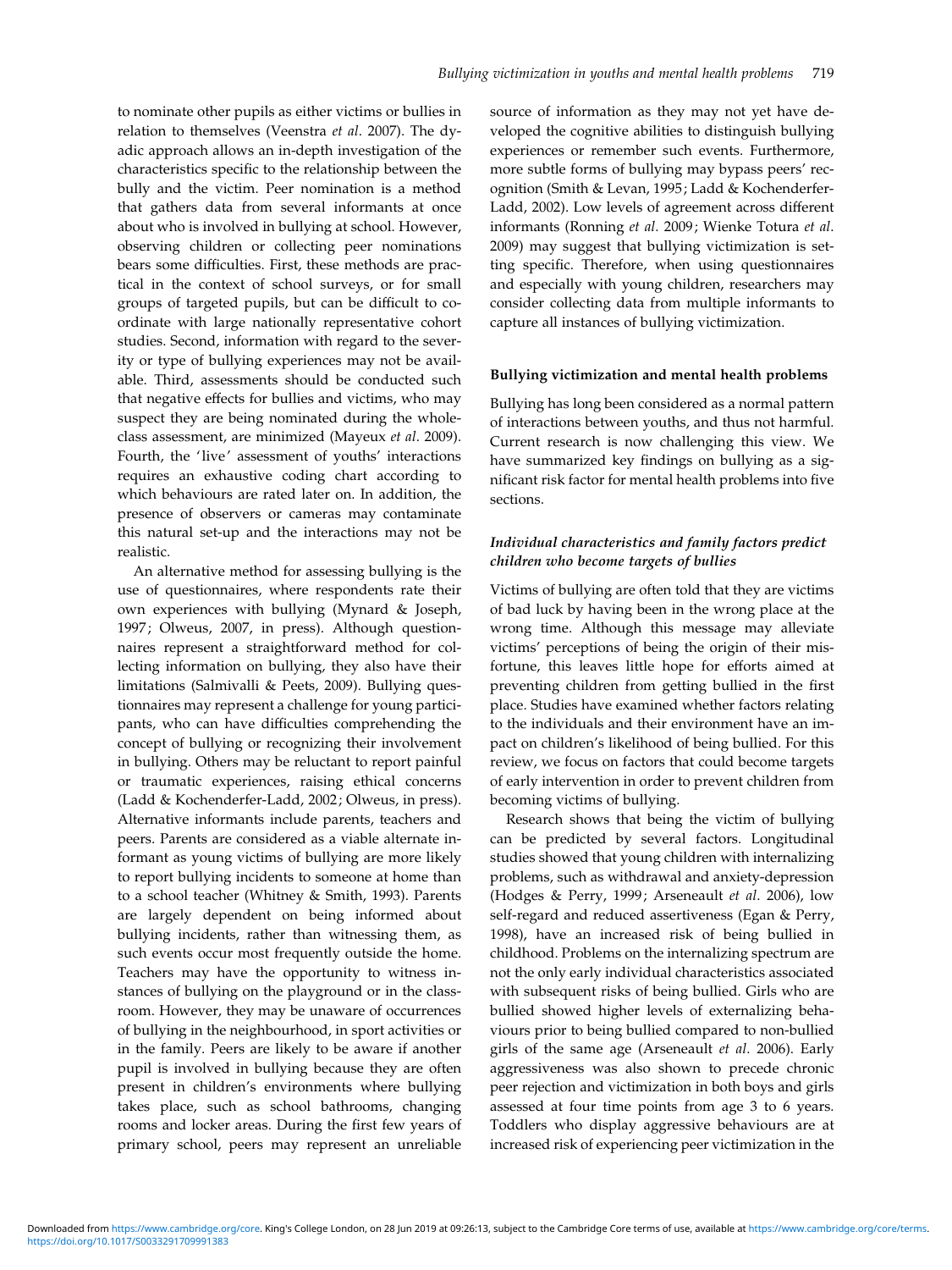early school years compared to those who show no aggression (Ladd & Troop-Gordon, 2003; Snyder et al. 2003; Barker et al. 2008b).

How internalizing and externalizing behaviours increase children's risk for being bullied remains unknown. Anxious and depressed children may send signals that they are easy targets and will not retaliate if other children are unpleasant to them. Aggressive children may attract hostility from other children. Both internalizing and externalizing behaviours have been shown to be substantially influenced by genetic factors (Rutter et al. 1999; Rhee & Waldman, 2002; van der Valk et al. 2003; Moffitt, 2005). The association between such behavioural problems and the risks for being bullied draws attention to the plausibility that bullying victimization is heritable. One study has shown that genetic influences accounted for over twothirds of individual differences in children's bullying victimization (Ball et al. 2008). Heritable behaviours associated with risks for being bullied such as internalizing and externalizing problems possibly mediate the effect of these genetic influences. Environmental factors accounted for the remaining third of the variance in bullying victimization, supporting other studies that have shown that the environment also influences children's risk of being bullied (Brendgen et al. 2008). Longitudinal studies have identified factors in the home that are associated with increased rates of bullying victimization among children, such as child maltreatment (Shields & Cicchetti, 2001), domestic violence in the home (Baldry, 2003), parental depression (Beran & Violato, 2004) and low socioeconomic status (Wolke et al. 2001). Other environmental factors associated with bullying victimization include school characteristics such as overcrowding and the number of children receiving free school meals (Barnes et al. 2006).

Examining how family and school factors might together influence risks for being bullied is complicated by the fact that these factors are often observed simultaneously in the same homes. For example, socio-economic disadvantage, parental domestic violence and child adjustment problems often co-occur in the same families (Moffitt et al. 2002b). Research using multivariate analyses can identify environmental factors that are independently associated with children's risks for being bullied. One study showed that individual characteristics including aggressiveness, isolation, academic performance, prosocial behaviour and dislikability explain the effect of social circumstances on pre-adolescents' risks for being bullied (Veenstra et al. 2005). Measures of parenting including emotional warmth, rejection and overprotection were not associated with victims of bullying over and above children's characteristics. This study suggests that

environmental factors influence children's characteristics, which in turn affect their risks for being bullied. Another study found that physical maltreatment is independently associated with being bullied later in life, even after controlling for the effect of children's internalizing and externalizing problems (Bowes et al. 2009). This study also showed that schools with large numbers of pupils were uniquely associated with children's risks for being bullied. Thus, factors in a child's family or school environment can increase their likelihood of being bullied over and above children's personal characteristics.

Evidence indicates that children's own characteristics and factors in their environment influence their risks for being bullied. Further investigations are necessary to determine the mechanisms by which these factors influence children's likelihood of being bullied. Interventions could focus on these factors to prevent children from becoming targets of bullies.

#### Being bullied can be stable over time

Bullies seem to be peers who transit in their victims' lives as youths go through the school system. Given that bullies are not closely related to their victims, such as parents or siblings, it could be that being the victim of bullying is a transient event that will stop when bullies leave a child's environment. This would suggest that removing the victim from the setting in which they are bullied might stop instances of bullying victimization. Studies have examined whether being the victim of bullying can be stable over time.

Evidence suggests that, for a substantial number of children, being the victim of bullying can last for prolonged periods of time despite decreasing rates of bullying victimization as children grow older. A total of 43% of age-11 victims were still victims 4 years later whereas 51% were no longer involved in bullying and 6% became bullies (Scholte et al. 2007). Of the children who were not involved in bullying at the first assessment, only 7% became victims later on. Being bullied at an earlier age is also moderately stable, with 15% of 8-year-old victims still being victimized by bullies at age 12 (Kumpulainen et al. 1999). During the preschool years, a pattern of moderate short-term stability of peer victimization has also been identified over a 1-month interval in children aged between 3 and 5 years (Crick et al. 1999). The probability of remaining involved in bullying was higher for boys and for children from low socio-economic status households. Victims who were being bullied chronically were more disliked, had fewer friends and were shyer than either victims who were bullied only during childhood or children who were never bullied. Children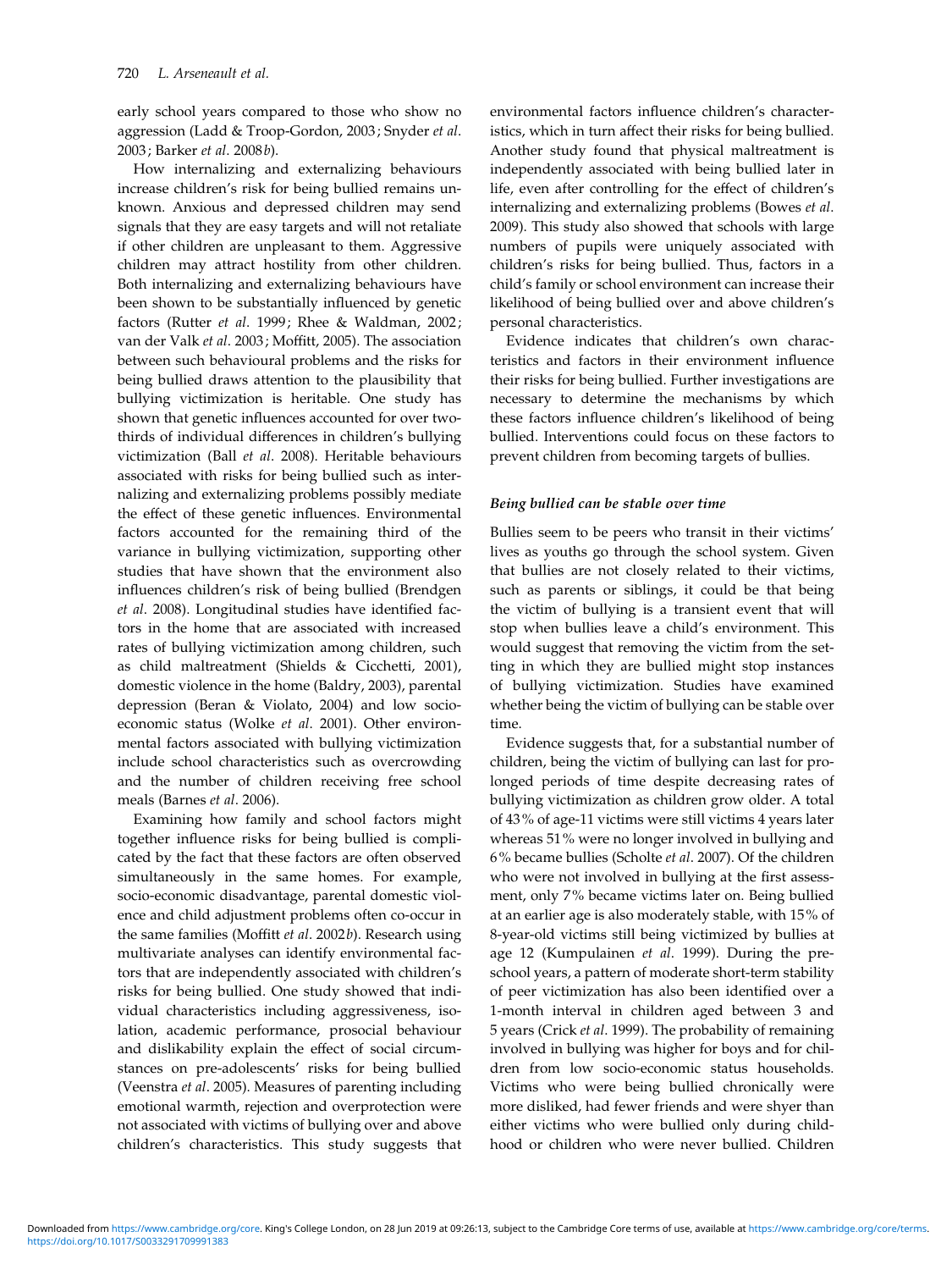who were bullied only in childhood did not differ in adolescence from the children who were never bullied, in terms of being disliked or having fewer friends, stressing the importance of distinguishing between stable and transient peer victimization.

Developmental trajectories of bullying victimization have been identified across ages. Trajectory analyses use repeated assessments to provide a description of developmental profiles of stability and change over time. This statistical method enables the identification of subgroups of individuals following different profiles defined by the absolute level and pattern of change over time. During the adolescent years, three bullying victimization trajectories were identified: low/stable (85% of the sample), high/ decreasing (10%) and high/increasing (5%) (Barker et al. 2008a). The results did not indicate a trajectory of high/chronic bullying victimization. During the preschool years, three trajectories of peer victimization were also identified using data collected at four time points when children were aged between 3 and 6 years: the majority of children followed a low/ increasing trajectory of peer victimization, but 25% followed a moderate/increasing trajectory and 4% followed a high/chronic trajectory (Barker et al. 2008b). Children following high and increasing trajectories of peer victimization in pre-school showed elevated levels of peer victimization when they entered school. These analyses indicate that, for a small proportion of children, and especially for young children, victimization by peers can be stable across several years.

Studies show that children who are chronically victimized by their peers may be qualitatively different from those who are occasionally victimized, both in terms of risk factors and outcomes. High levels of harsh and reactive parenting were found to be specific to groups of children showing high and chronic levels of peer victimization as opposed to other pre-school trajectories (Barker et al. 2008b). In addition, insufficient parental income and physical aggression predicted high/chronic and moderate/increasing trajectories of peer victimization. Pre-school chronic victims are most at risk of sustained peer victimization into primary school. In adolescence, chronic bullyvictims (following high/increasing trajectories on both bullying victimization and bullying behaviour) had the highest delinquency scores in mid-adolescence. Girls who followed the chronic bully-victims trajectory had the highest levels of self-harm in midadolescence. The different trajectories of bullying victimization were therefore associated with distinct outcomes, with children chronically victimized being most at risk of developing harmful outcomes. Furthermore, chronic victims by early adolescence had an elevated risk of becoming bully-victims (Barker et al. 2008a).

Being bullied is not a situational event and can last for several years. Altogether, these studies highlight the importance of considering not only the stability of victimization but also the pattern of change over time to predict which children are most likely to develop difficulties as a result of their experience of being bullied. Prospective, longitudinal studies following children into adulthood are needed to determine whether childhood bullying influences bullying victimization in adulthood.

## Bullied children show severe symptoms of mental health problems

Concerns with bullying relate to the assumption that being bullied could impact various mental health problems. Bullied children manifest signs of psychological distress such as worry, sadness or nightmares. These could be normal and temporary reactions to a stressful event. Therefore, symptoms of distress manifested by victims of bullying would be normative and may not require intervention. We summarize findings from studies that have examined whether being the victim of bullying is associated with severe symptoms of mental health problems. Evidence on the independent impact of bullying victimization on mental health problems is reviewed later.

Findings indicate that problems experienced by victims of bullying are not merely minor difficulties but include a wide range of serious mental health problems. Studies have found that victims of bullying show not only elevated levels of social isolation, depression and anxiety (Forero et al. 1999; Hawker & Boulton, 2000; Kaltiala-Heino et al. 2000; Nansel et al. 2001; Wolke et al. 2001; Karatzias et al. 2002; Veenstra et al. 2005) but also, especially girls and bully-victims, increased self-harm behaviours and suicidal ideations (Baldry & Winkel, 2003; van der Wal et al. 2003; Kim et al. 2005; Barker et al. 2008a; Herba et al. 2008; Klomek et al. 2009). Suicidal ideations among victims seem to be exacerbated by feelings of rejection at home and also by having parents with internalizing problems (Herba et al. 2008). Being bullied in childhood predicted suicide attempts up to the age of 25 years among females, over and above early symptoms of conduct problems and depression (Klomek et al. 2009).

The impact of being bullied is not only limited to behaviours that are harmful to the self (i.e. internalizing problems) but also extends to behaviours harmful towards others (i.e. externalizing problems). Both victims of bullying and bully-victims show externalizing problems such as violent behaviours and carrying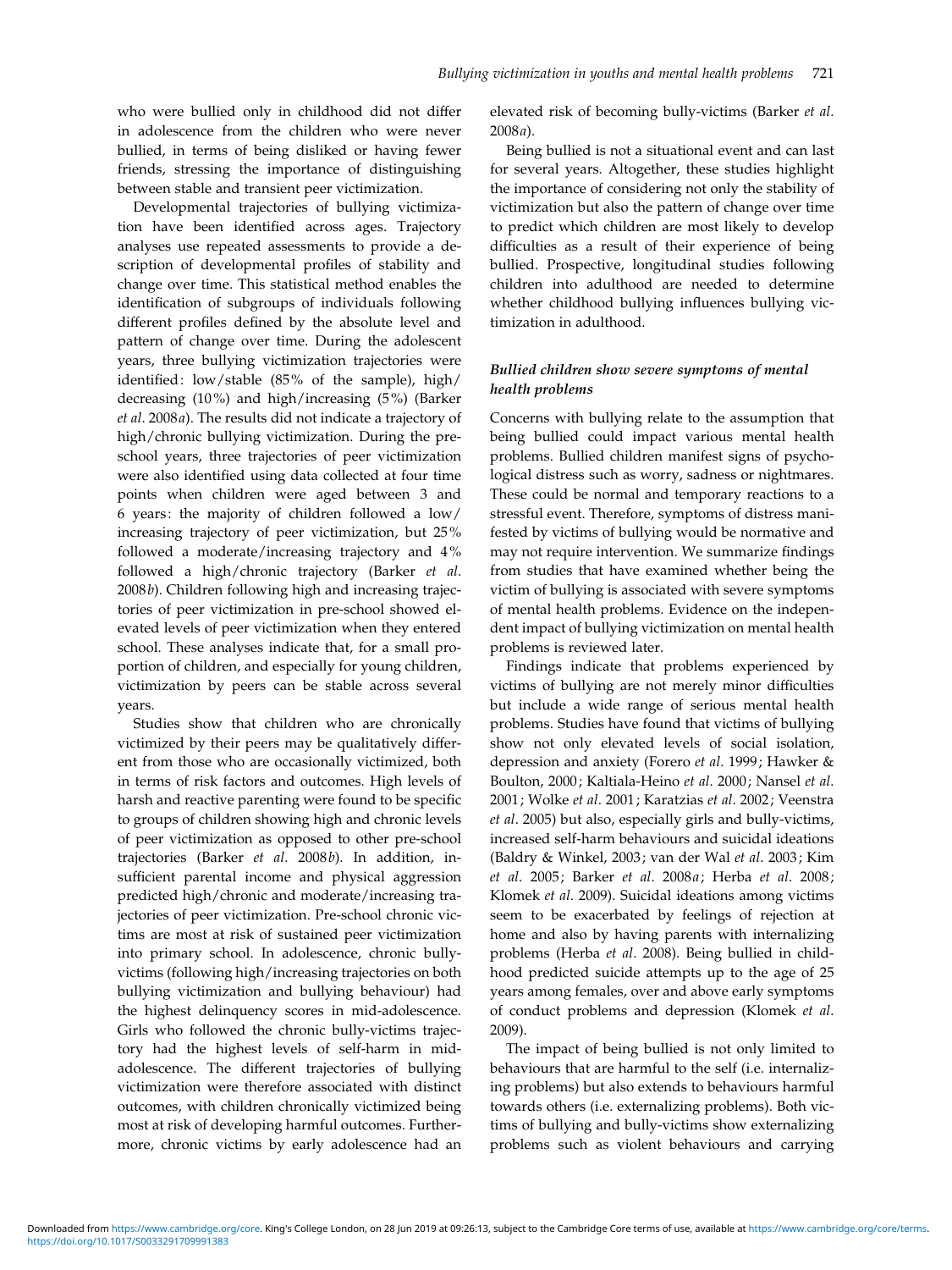a weapon (Nansel et al. 2003; Arseneault et al. 2006; Kim et al. 2006; Liang et al. 2007). Adolescents who are chronic victims of bullying also show increased risks of bullying others (Barker et al. 2008a). In addition, children victims of bullying and bully-victims show increased rates of psychotic symptoms later on (Bebbington et al. 2004; Janssen et al. 2004; Kelleher et al. 2008; Schreier et al. 2009). Furthermore, studies have observed a dose–response relationship between the frequency of bullying victimization and levels of psychotic symptoms (Lataster et al. 2006; Campbell & Morrison, 2007). These findings suggest that detrimental effects of bullying upon individuals' mental health may extend to delusions, auditory and visual hallucinations.

Studies have demonstrated that the effects of bullying victimization go beyond the development of depression, anxiety and social exclusion. Problems experienced by victims are not merely minor difficulties but include severe problems such as psychotic symptoms and suicidal ideations. More work is needed to further develop our knowledge on the victimization risk associated with psychotic symptoms.

# The impact of being bullied on mental health problems can be long-lasting

The majority of evidence supporting an association between experiences of being bullied and mental health problems is either concurrent or within a short time-span. This raises the possibility that symptoms of mental health problems are temporary and disappear when the bullying stops. If this is the case, the focus of interventions should be on stopping bullying rather than on reducing distress in young victims, as symptoms will disappear once the bullying has stopped. Studies have examined the long-term outcomes of being bullied in childhood and adolescence.

Existing evidence is limited to very few studies, some based on retrospective reports of experiences with bullying. Overall, these studies tend to show that individuals who were bullied in childhood show adjustment problems in late adolescence and in adulthood. Participants from two large cohort studies were retrospectively asked whether they had been bullied in childhood. The results from a Scandinavian cohort of men indicated that those who reported being bullied in childhood had an increased risk for depression between the ages of 31 and 51 years, over and above the effect of possible confounders such as parental mental illness or socio-economic status (Lund et al. 2009). Findings from the British National Survey of Psychiatric Morbidity indicated that male and female participants who reported probable or definite

psychosis also reported elevated bullying victimization experiences during their school years (Bebbington et al. 2004). The risk was reduced when controlling for depression but it remained strong and significant. Despite the use of retrospective measures of bullying victimization, these two cohort studies suggest that being bullied in childhood is associated with psychiatric outcomes in adulthood.

Only a few longitudinal studies into late adolescence collected prospective data on bullying victimization in childhood. One study examined psychiatric outcomes in a small group of boys who grew up in the early 1970s in Sweden (Olweus, 1993b). The results indicated that, by the age of 23, those who reported being bullied when they were 16 had increased levels of depression and poor self-esteem. These longterm consequences are further supported by the findings from a large population-based 1981 birth cohort from Finland. Information about bullying was collected from mothers, teachers and the participants themselves in childhood. Psychiatric outcomes in late adolescence were recorded from official sources in addition to reports from mothers, teachers and participants. The findings indicated that, compared to children who had not been bullied at 8 years, victims of bullying and bully-victims had more internalizing and externalizing problems when the participants were age 15 (Kumpulainen & Räsänen, 2000) and they had a 3.5 increased risk of being referred for psychological services (Sourander et al. 2000). Considering being bullied frequently in childhood helped to identify approximately 28% of individuals with psychiatric disorders between the ages of 18 and 23 years (Sourander et al. 2007a). Another study examined criminal offences according to the national police register (Sourander et al. 2007b). The results showed that boys who were bully-victims in childhood had an increased risk of committing repeated criminal offences between the ages of 16 and 20, whether or not they also had psychiatric symptoms in childhood. Young victims had an increased risk of committing criminal offences only if they also had psychiatric symptoms in childhood.

Cohort studies suggest that young victims of bullying continue to have adjustment difficulties in late adolescence and early adulthood. The strength of these longitudinal studies lies in their use of prospective measures of bullying victimization and psychiatric outcomes, their use of multiple informants and a minimum time-span of 7 years between bullying and outcome measures. However, more prospective studies following participants from early childhood to adulthood are needed to confidently conclude that being bullied has long-lasting effects across the lifespan.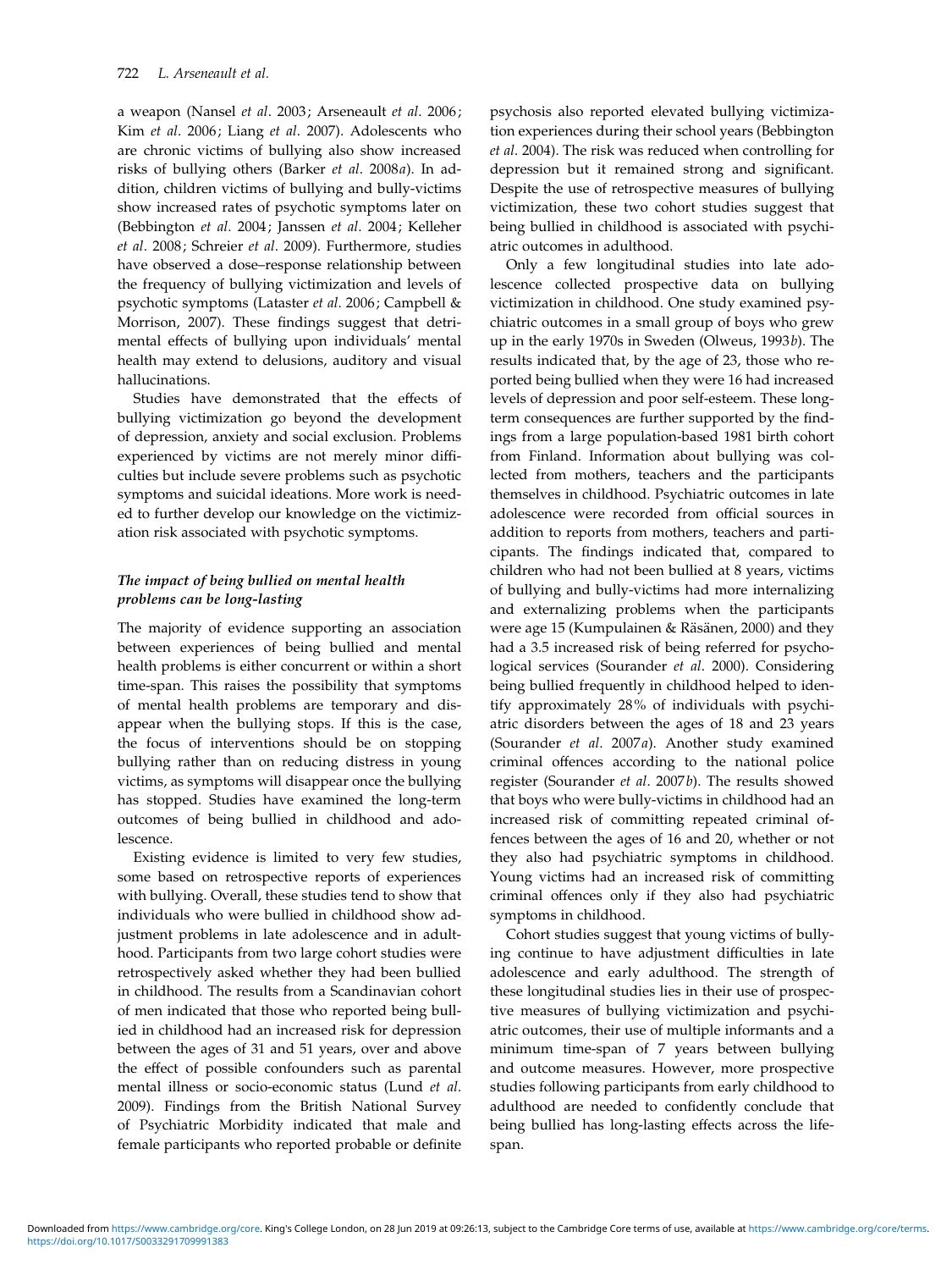# Being bullied contributes uniquely to mental health problems

Bullying victimization is relevant to research and clinical practice if it contributes independently to the development of mental health problems. If mental health problems among victims of bullying can be explained by other factors, such as symptoms of mental health problems prior to being bullied, genetic background and family factors, then intervention strategies should focus on these factors instead of bullying *per se*. Studies have examined the independent contribution of being bullied to mental health problems while controlling for various confounders.

Temporal priority is the foremost criterion for testing causal effects. Again, evidence is limited to a few studies that controlled for psychiatric symptoms at baseline to test that it is in fact being bullied that leads to mental health problems, and not the reverse. Two studies of secondary school students prospectively assessed bullying and psychiatric outcomes twice in the same year. The first study indicated that being bullied at age 13 was associated with the incidence of symptoms of anxiety and depression the following year, even after controlling for social relationships and demographic factors (Bond et al. 2001). The second study showed that, compared to children not involved in bullying, victims of bullying had more social problems and bully-victims had more aggression and externalizing problems, over and above controls for problems at the start of the school year (Kim et al. 2006).

A UK-representative cohort study on young children prospectively collected data on bullying victimization during the first 2 years of schooling and data on adjustment problems 2 years later. The results indicated that victims of bullying, and especially bullyvictims, had more internalizing problems and unhappiness at school compared to children not involved in bullying (Arseneault et al. 2006). These effects remained strong and significant after controlling for symptoms prior to experiencing bullying, suggesting that being bullied contributes to adjustment problems in childhood. Data from a cohort study of twins allowed further control for other potential confounders by examining a subsample of monozygotic (MZ) twin pairs (Arseneault et al. 2008). Because MZ twins are genetically identical, variation in the outcome cannot result from genetic variation between the two twins. In addition, because some environmental experiences shared by two twins are necessarily constant within a pair, shared environmental factors such as poverty, domestic violence or maternal depression cannot account for the differences in the outcome variable either. The findings from this study indicated

that the variation in the experience of being bullied was significantly associated with variation in children's internalizing problems at age 10. More specifically, MZ twins who had been bullied had close to half a standard deviation more internalizing problems compared to their co-twins who had not been bullied. This difference remained significant even after controlling for internalizing problems assessed when the twins were age 5 years, prior to being bullied. This study provides strong support for a causal effect of bullying victimization on children's internalizing problems. First, the longitudinal analysis showed that the unique effect of being bullied remained significant after controlling for prior internalizing problems, demonstrating temporal priority between the exposure and the outcome variables. Second, the results indicate that the effect of being bullied on children's internalizing problems cannot be accounted for by a wide range of potentially confounding variables such as genetic make-up or family background.

Studies show that over and above early mental health problems and a range of confounding factors, being bullied contributes to children's symptoms of distress. Research has shown that bullying victimization in childhood leads to mental health problems in late childhood or adolescence, over and above symptoms prior to experiencing bullying victimization, genetic and family factors shared by members of a family. More work is needed to test whether being bullied contributes to other psychiatric outcomes in adulthood.

## Potential mechanisms for explaining mental health problems among bullied children

If bullying is an environmentally mediated causal risk factor for children's mental health problems, future research needs to investigate processes that might explain why bullied children manifest early signs of psychopathology. We present here three such mechanisms: physiological response to stress, cognitive distortion and emotion processing.

It has been suggested that physiological changes in biological stress response systems such as the hypothalamic–pituitary–adrenal (HPA) axis mediate the association between early adverse experiences (e.g. parental abuse) and anxiety disorders (Heim et al. 2000). Individual variability in stress reactivity may indicate that victims of bullying become hyper- or hyposensitive to stress and this in turn might explain why they develop early-onset mental health problems. In addition, the experience of bullying at a young age could lead to distortion in the way children interpret their interpersonal environment. Children may wrongly attribute causes of negative events to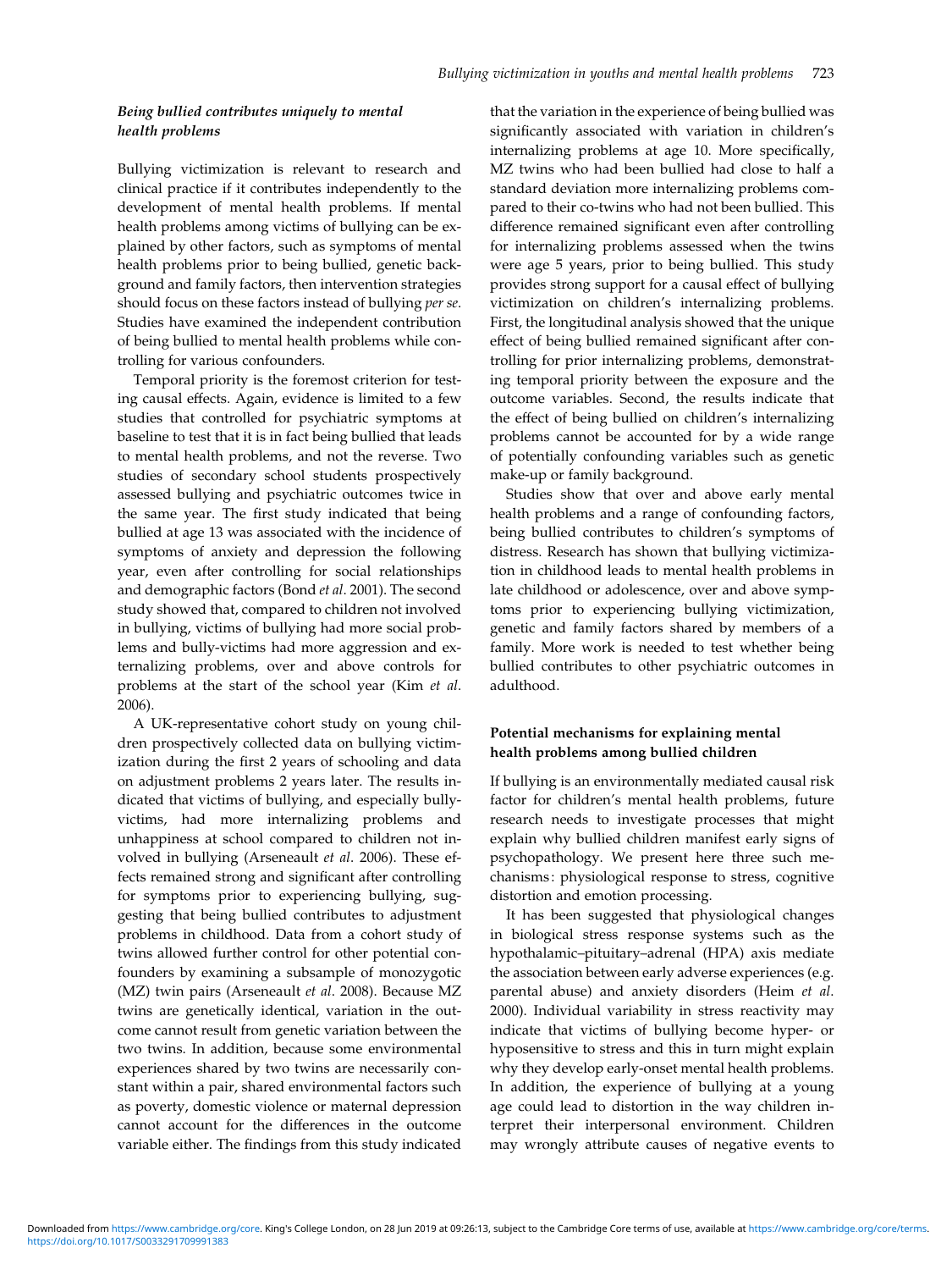themselves or believe that these causes influence a wide range of situations in their lives (Kinderman & Bentall, 1996). Attributional bias, the tendency to explain significant events and their causes in a specific way, might account for psychopathology among bullied children. Finally, facial displays of emotions such as anger can be an indicator of threats. Recognition of social cues such as facial expression is an important ability for establishing good and friendly relationships during childhood (Pollak & Sinha, 2002). However, oversensitivity to social cues can pose a risk for developing psychopathology. Research has shown that physically abused children were better than nonabused children at discriminating angry facial expressions (Pollak, 2003). It might be that bullied children detect more accurately and more rapidly angry facial expressions and this interpretation of environmental cues influences social interactions and their behaviours.

## Discussion

Bullying: is it 'much ado about nothing ?' Not according to the body of evidence reviewed in this article. A substantial proportion of youths are victimized by their peers at some point during their school years and, for some, chronically from an early age. Not all children experience bullying and those who do fare detrimentally in comparison to those who do not. Contrary to common belief, empirical evidence indicates that being bullied could be more harmful than previously thought and that actions could be taken to buffer the severity of these effects. Research shows that children's risk of becoming the targets of bullies can be predicted from individual characteristics and factors from the children's immediate environment. For a small group of children, and especially for those who are victimized by their peers before school entry, bullying victimization is a stable occurrence in their lives. Being bullied is associated with severe symptoms of mental health problems, which can be longlasting. Emerging evidence suggests that being bullied has a direct contributory effect on mental health problems.

Studies indicate that bullying victimization affects not only teenagers at school but also young children before school entry. This conclusion has two important implications. First, research and intervention programmes need to focus on young children before or at school entry. Parallels with research on antisocial behaviour can be easily drawn. Early studies on antisocial behaviour were mostly conducted on groups of adolescents during the age period when it seemed to be most prevalent, until evidence suggested that these behaviours found their roots in childhood (Robins,

1978). Longitudinal research since then has repeatedly demonstrated that individuals showing antisocial behaviour in early childhood are most likely to live a life marked by criminality and adversity (Moffitt, 1993; Moffitt et al. 2002a). The findings reported here suggest that pre-school children who are victimized by their peers display a tendency for being victimized also after entry into formal schooling and to show early signs of mental health problems. They are at risk of experiencing a life marked by further victimization and mental health problems. As young victims of bullying get older, they may be subjected to more bullying at work and domestic violence at home. Furthermore, most adult mental health problems find their roots in childhood (Kim-Cohen et al. 2003) and some possibly as a result of early bullying victimization. This draws attention to investigate further factors that could influence children's risk for being victimized in early life, including the family environment and possibly children's genetic make-up. Thus, identifying children at risk of being bullied and preventing such occurrences early in life could reduce further victimization and limit the direct and long-term harm associated with being bullied.

Second, the focus of bullying research and intervention would benefit from extending their target to include families. The majority of bullying occurs in schools, where children and adolescents spend a large proportion of their time. Schools have therefore taken onboard the responsibility of dealing with bullying (Smith & Shu, 2000). Many school-based anti-bullying programmes have been developed, with some countries legally requiring schools to have an anti-bullying policy (Ananiadou & Smith, 2002). Whole-school based programmes, such as the Olweus bullying programme (Olweus, 1991), include multiple components operating simultaneously at different levels in the school community. Such programmes have been shown to have greater success at reducing levels of bullying than single-level interventions (Vreeman & Carroll, 2007). However, research reported here has highlighted the important role played by families in preventing children getting involved in bullying and in helping them cope with the harmful effects of being bullied. Involving families in school antibullying programmes may increase success by reducing the number of children who are bullied. Indeed, in a meta-analysis of the key elements of anti-bullying programmes effective at reducing bullying and victimization, several family factors were highlighted, including parent training and informing parents about bullying (Ttofi & Farrington, 2009). Parents may also help in stopping bullying behaviours and in supporting victims coping with the stress of being targets of bullies. The capacity of families to buffer children from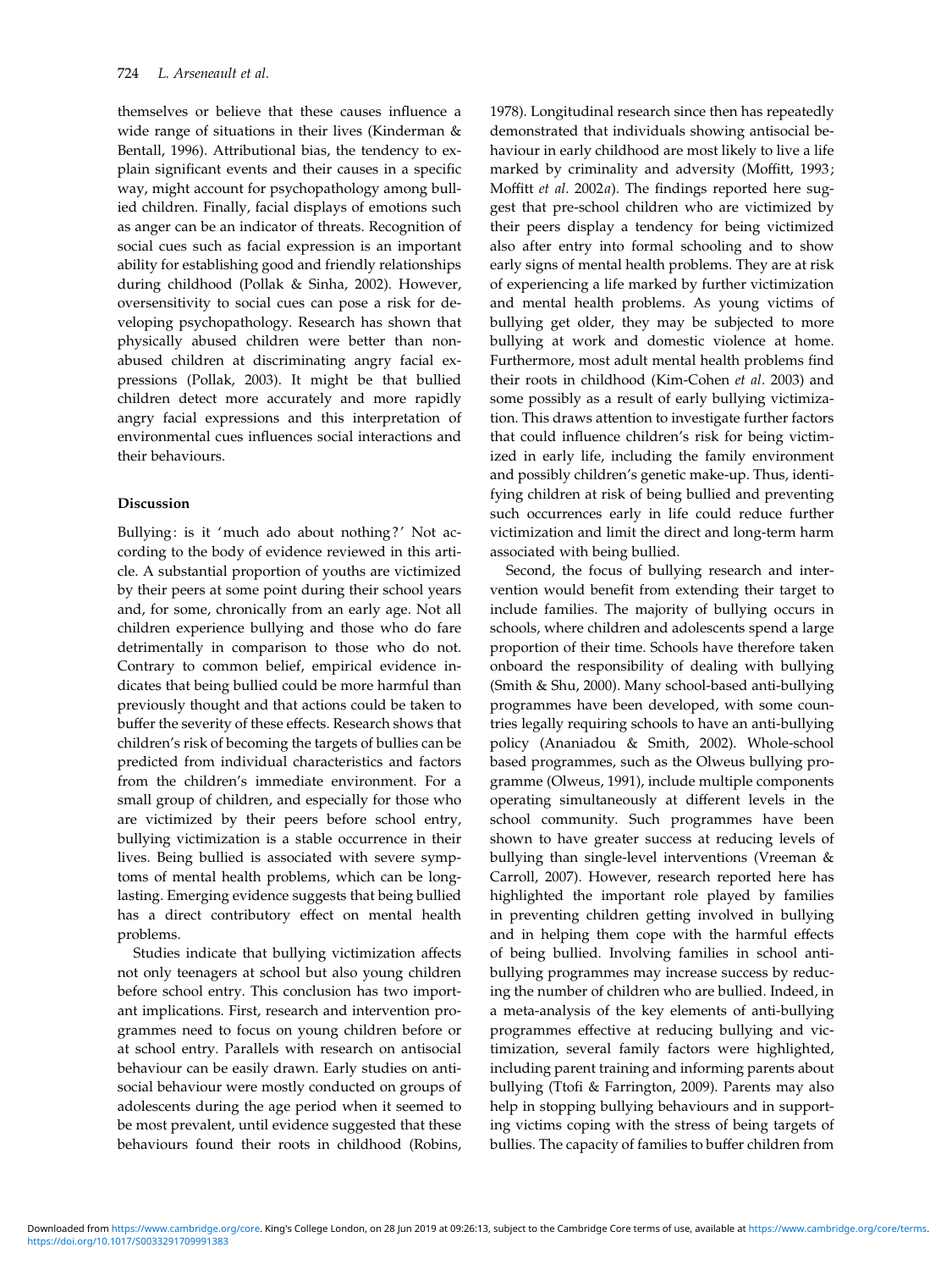the impact of stressful life events is well documented (Masten & Shaffer, 2006). Positive parenting, particularly warm and supportive parental relationships, is linked to children's social and emotional well-being even in the context of exposure to adversity (Egeland et al. 1990; Kim-Cohen et al. 2004). The positive effect of families extends to situations where children are bullied. Children experiencing victimization at home and in school are especially vulnerable. Those experiencing violence at home are at increased risk for mental health problems such as depression and anxiety (Jaffee et al. 2002). These problems can be further triggered by exposure to other abusive situations in the school environment. Identifying the mechanisms by which violence at home influences children's risk of being bullied and developing targeted interventions are crucial for breaking the cycle of violence at home and in school for these vulnerable children.

Bullying victimization has been shown to be more prevalent among boys than girls, although girls tend to be more engaged in indirect bullying. However, findings indicate that risk factors operate the same way for both genders. This is again in line with research on antisocial behaviour. Studies have shown that the same risk factors predict antisocial behaviour among both boys and girls despite higher prevalence rates of antisocial behaviours among boys than girls (Moffitt et al. 2001). However, boys are exposed to greater levels of individual and social risks for antisocial behaviour. Similarly, boys may have high levels of bullying victimization, possibly because they are more exposed to a range of individual and social risk factors for bullying victimization, compared to girls. More research on risk factors for bullying victimization is needed to test this hypothesis.

Research indicates that victims of bullying constitute two distinct groups of children. On the one hand, pure victims are solely targets of bullies, and on the other hand, bully-victims are both victims of bullying and bully others. Findings show that these two groups have distinct risk factors and outcomes, with bully-victims being exposed to more risk factors than victims and showing worst mental health outcomes in childhood. The combination of being bullied and bullying others is not common and still not well explained. Emerging evidence suggests that bullying others may be, for some children, a response to being bullied, rather than bullies becoming targets of other bullies. One possibility is that some victims of bullying from deprived backgrounds, or victims with symptoms of mental health problems prior to being bullied, have fewer resources to cope with the stressful situation and respond by bullying others. Bully-victims should be prime targets for intervention efforts.

#### Future research

To further our understanding of bullying victimization and its role in the development of psychopathology, more research is needed in seven domains. First, we need to develop methods that reliably assess victimization in very young children. Early peer victimization is associated with chronic victimization and with harmful outcomes, making it an important risk factor to be targeted for research and interventions. Young children are shown to be reliable informants about their own behaviour and experiences (Arseneault et al. 2005) but it is necessary to develop age-appropriate methods for assessing peer victimization with pre-school children. Alternatively, the identification of other sources of information will be helpful to assess bullying experiences in young children. Second, we need to study the long-lasting effects of being bullied in childhood by data collected from longitudinal studies. Intervention strategies may be tailored differently if bullying victimization is associated with childhood-limited problems rather than long-lasting difficulties that span age periods. Third, we need to investigate in multivariate models various types of victimization across settings. Children who are victimized by an adult at home and by their peers at school may represent a particularly vulnerable subgroup that shows the most problematic behavioural and emotional profiles among all victimized children. Fourth, we need to look at the contribution of genetic factors, in addition to environmental influences, on bullying victimization and their impact on the development of mental health problems using genetically informative studies. For example, candidate genes may moderate the association between bullying victimization and mental health symptoms so that children with specific genetic variations are more susceptible to the negative impacts of being bullied. A better understanding of the contribution of genetic and environmental factors will not only help people to understand how genes may be involved when 'stress gets under the skin' but also guide and inform intervention strategies. Fifth, we need to examine the stability of bullying victimization across age periods. Longitudinal epidemiological studies will help to determine whether bullying victimization is stable across the transitional period between primary and secondary school and also between teenage years and adulthood. This is especially important given the major changes in the social environment during these key transition periods. This will also help to determine whether bullying status is predominantly influenced by the environment or by the individual. Sixth, we need to identify factors that may help children overcome the experience of being bullied. Not all bullied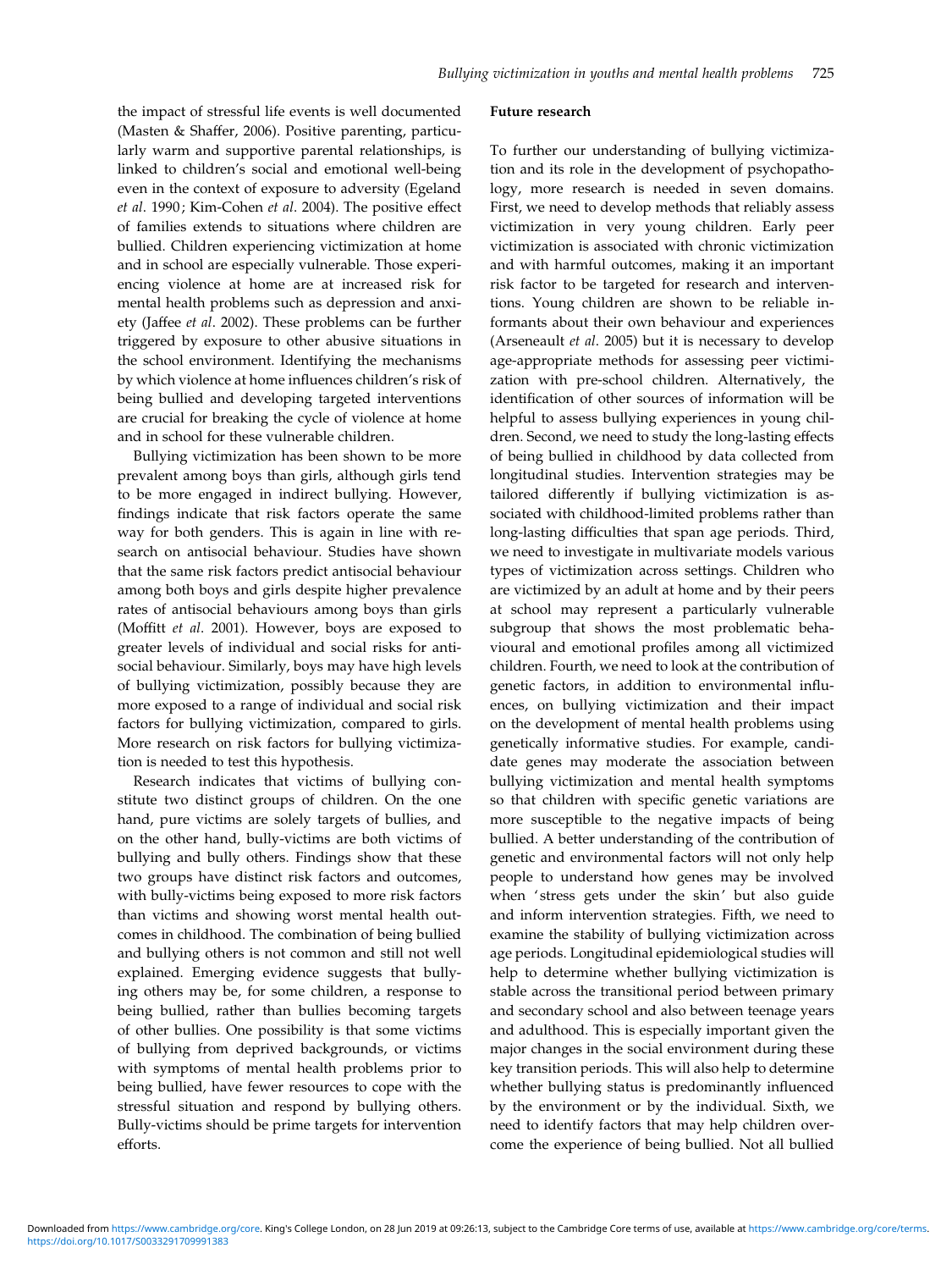children develop mental health problems and some victims fare well despite experiencing this stressful event. Research on resilience and protective factors will help not only to tailor intervention programmes but also to understand how being bullied can contribute to children's mental health problems. Seventh, we need to understand the mechanisms by which bullied children develop mental health problems. Potential mechanisms could involve stress responses or cognitive distortion.

# Conclusions

Empirical evidence suggests that bullying victimization can be an important risk factor for childhood and adolescent psychopathology. Research is needed to understand this type of victimization experience and how it contributes to the development of mental health problems. Intervention and prevention strategies warrant increased focus for reducing bullying behaviours in schools and in the community. Recent findings also highlight the need for mental health practitioners to consider the range of difficulties experienced by children who report being bullied. These children are at risk of experiencing other forms of victimization, dealing with other risk factors and developing mental health symptoms.

## Acknowledgements

We are grateful to B. Maughan for her insightful comments on previous versions of this paper. Dr L. Arseneault is supported by a Career Scientist Award from the Department of Health, UK. L. Bowes is supported by the Economic and Social Research Council. S. Shakoor is supported by the Medical Research Council.

## Declaration of Interest

None.

## References

- Ananiadou K, Smith PK (2002). Legal requirements and nationally circulated materials against school bullying in European countries. Criminal Justice 2, 471–491.
- APA (1994). Diagnostic and Statistical Manual of Mental Disorders, 4th edn. American Psychiatric Association : Washington, DC.
- Arseneault L, Kim-Cohen J, Taylor A, Caspi A, Moffitt TE (2005). Psychometric evaluation of 5- and 7-year-old children's self-reports of conduct problems. Journal of Abnormal Child Psychology 33, 537–550.
- Arseneault L, Walsh E, Trzesniewski K, Newcombe R, Caspi A, Moffitt TE (2006). Bullying victimization

uniquely contributes to adjustment problems in young children : a nationally representative cohort study. Pediatrics 118, 130–138.

- Arseneault L, Milne BJ, Taylor A, Adams F, Delgado K, Caspi A, Moffitt TE (2008). Being bullied as an environmentally mediated contributing factor to children's internalizing problems. Archives of Pediatrics and Adolescent Medicine 162, 145–150.
- Baldry AC (2003). Bullying in schools and exposure to domestic violence. Child Abuse and Neglect 27, 713–732.
- Baldry AC, Winkel FW (2003). Direct and vicarious victimization at school and at home as risk factors for suicide cognition among Italian adolescents. Journal of Adolescence 26, 703–716.
- Ball H, Arseneault L, Taylor A, Maughan B, Caspi A, Moffitt TE (2008). Genetic and environmental influences on victims, bullies and bully-victims in childhood. Journal of Child Psychology and Psychiatry 49, 104–112.
- Barker ED, Arseneault L, Brendgen M, Fontaine N, Maughan B (2008a). Joint development of bullying and victimization in adolescence : relation to delinquency and self-harm. Journal of the American Academy of Child and Adolescent Psychiatry 47, 1030–1038.
- Barker ED, Boivin M, Brendgen M, Fontaine N, Arseneault L, Vitaro F, Bissonnette C, Tremblay RE  $(2008b)$ . The predictive validity and early predictors of peer victimization trajectories in preschool. Archives of General Psychiatry 65, 1185–1192.
- Barnes J, Belsky J, Broomfield K, Melhuish E, the NESS Research Team (2006). Neighbourhood deprivation, school disorder and academic achievement in primary schools in deprived communities in England. International Journal of Behavioral Development 30, 127–136.
- Bauer NS, Lozano P, Rivara FP (2007). The effectiveness of the Olweus Bullying Prevention Program in public middle schools : a controlled trial. Journal of Adolescent Health 40, 266–274.
- Bebbington PE, Bhugra D, Brugha T, Singleton N, Farrell M, Jenkins R, Lewis G, Meltzer H (2004). Psychosis, victimisation and childhood disadvantage : evidence from the second British National Survey of Psychiatric Morbidity. British Journal of Psychiatry 185, 220–226.
- Beran TN, Violato C (2004). A model of childhood perceived peer harassment: analyses of the Canadian National Longitudinal Survey of Children and Youth Data. Journal of Psychology 138, 129–147.
- Brendgen M, Boivin M, Vitaro F, Girard A, Dionne G, Pérusse D (2008). Gene–environment interaction between peer victimization and child aggression. Development and Psychopathology 20, 455–471.
- Bjorkqvist K, Lagerspetz KMJ, Kaukiainen A (1992). Do girls manipulate and boys fight ? Developmental trends in regard to direct and indirect aggression. Aggressive Behavior 18, 117–127.
- Boivin M, Hymel S (1997). Peer experiences and social self-perception: a sequential model. Developmental Psychology 33, 135–145.
- Bond L, Carlin JB, Thomas L, Rubin K, Patton G (2001). Does bullying cause emotional problems ? A prospective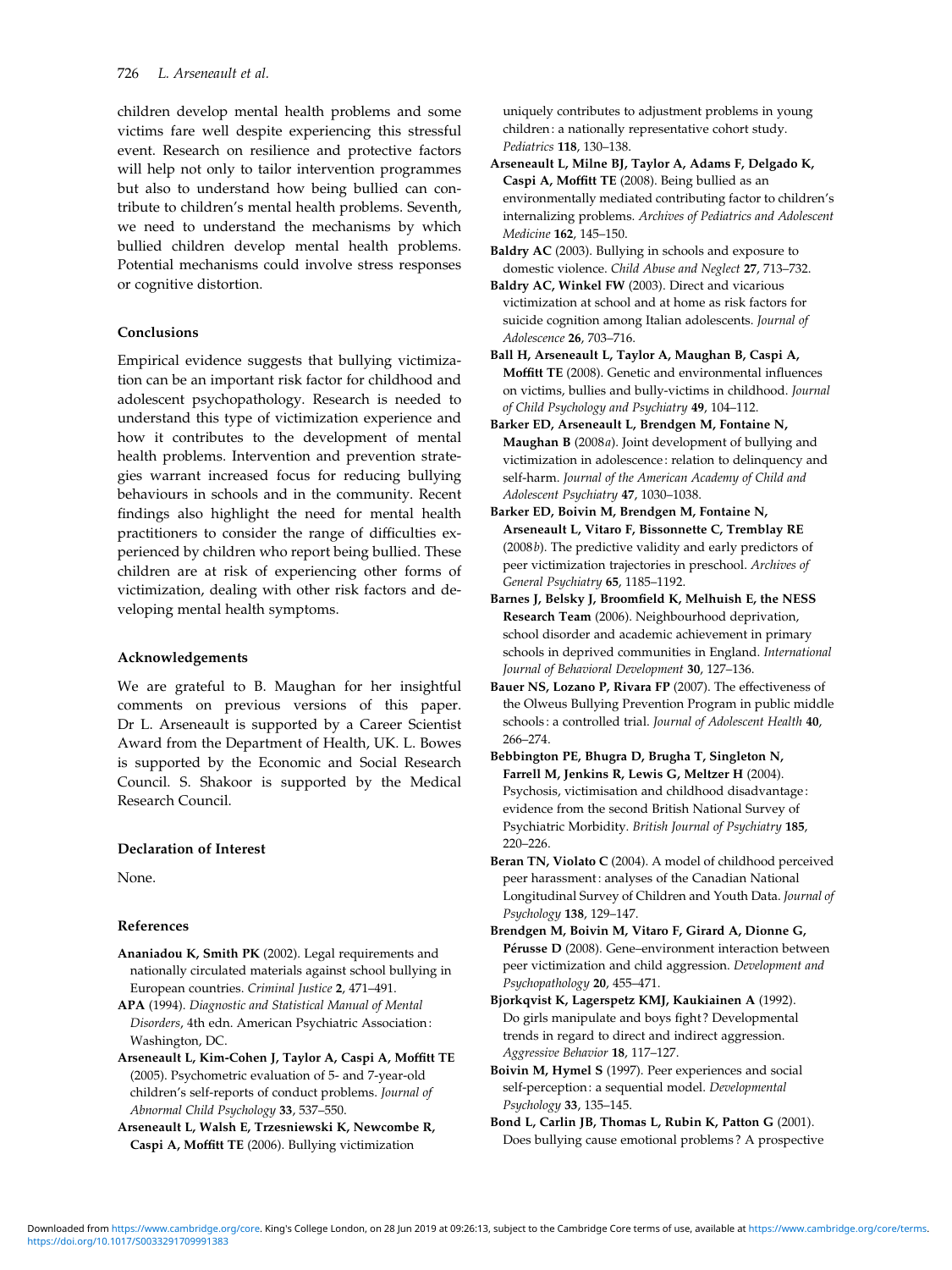study of young teenagers. British Medical Journal 323, 480–484.

Bowes L, Arseneault L, Maughan B, Taylor A, Caspi A, Moffitt TE (2009). School, neighborhood and family factors are associated with children's bullying involvement : a nationally-representative longitudinal study. Journal of the American Academy of Child and Adolescent Psychiatry 48, 545–553.

Campbell ML, Morrison AP (2007). The relationship between bullying, psychotic-like experiences and appraisals in 14–16-year olds. Behavior Research and Therapy 45, 1579–1591.

Crick NR, Casas JF, Ku HC (1999). Relational and physical forms of peer victimization in preschool. Developmental Psychology 35, 376–385.

Department for Children, Schools and Families (2009). Safe from Bullying : Guidance for Local Authorities and Other Strategic Leaders on Reducing Bullying in the Community. Department for Children, Schools and Families: Nottingham.

Dodge KA, Bates JE, Pettit GS (1990). Mechanisms in the cycle of violence. Science 250, 1678–1683.

Egan SK, Perry DG (1998). Does low self-regard invite victimization ? Developmental Psychology 34, 299–309.

Egeland B, Kalkoske M, Gottesman N, Erickson MF (1990). Preschool behavior problems : stability and factors accounting for change. Journal of Child Psychology and Psychiatry 31, 891–909.

Finkelhor D, Ormrod RK, Turner HA (2007). Re-victimization patterns in a national longitudinal sample of children and youth. Child Abuse and Neglect 31, 479–502.

Forero R, McLellan L, Rissel C, Bauman A (1999). Bullying behaviour and psychosocial health among school students in New South Wales, Australia : cross sectional survey. British Medical Journal 319, 344–348.

Hawker DS, Boulton MJ (2000). Twenty years' research on peer victimization and psychosocial maladjustment : a meta-analytic review of cross-sectional studies. Journal of Child Psychology and Psychiatry 41, 441–455.

Heim C, Newport DJ, Heit S, Graham YP, Wilcox M, Bonsall R, Miller AH, Nemeroff CB (2000). Pituitary-adrenal and autonomic responses to stress in women after sexual and physical abuse in childhood. Journal of the American Medical Association 284, 593–597.

Herba CM, Ferdinand RF, Stijnen T, Veenstra R, Oldehinkel AJ, Omel J, Verhulst FC (2008). Victimization and suicide ideation in the TRAILS study : specific vulnerabilities of victims. Journal of Child Psychology and Psychiatry 49, 867–876.

Hodges EV, Perry DG (1999). Personal and interpersonal antecedents and consequences of victimization by peers. Journal of Personality and Social Psychology 76, 677–685.

Jaffee SR, Caspi A, Moffitt TE, Taylor A (2004). Physical maltreatment victim to antisocial child : evidence of an environmentally mediated process. Journal of Abnormal Psychology 113, 44–55.

Jaffee SR, Moffitt TE, Caspi A, Taylor A, Arseneault L (2002). Influence of adult domestic violence on children's internalizing and externalizing problems : an environmentally informative twin study. Journal of the

American Academy of Child and Adolescent Psychiatry 41, 1095–1103.

Janssen I, Krabbendam L, Bak M, Hanssen M, Vollebergh W, de Graaf R, van Os J (2004). Childhood abuse as a risk factor for psychotic experiences. Acta Psychiatrica Scandinavica 109, 38–45.

Juvonen J, Graham S, Schuster MA (2003). Bullying among young adolescents : the strong, the weak, and the troubled. Pediatrics 112, 1231–1237.

Kaltiala-Heino R, Rimpela M, Rantanen P, Rimpela A (2000). Bullying at school – an indicator of adolescents at risk for mental disorders. Journal of Adolescence 23, 661–674.

Karatzias A, Power KG, Swanson V (2002). Bullying and victimisation in Scottish secondary schools : same or separate entities? Aggressive Behavior 28, 45-61.

Kelleher I, Harley M, Lynch F, Arseneault L, Fitzpatrick C, Cannon M (2008). Associations between childhood trauma, bullying and psychotic symptoms among a school-based adolescent sample. British Journal of Psychiatry 193, 378–382.

Kim YS, Koh YJ, Leventhal B (2005). School bullying and suicidal risk in Korean middle school students. Pediatrics 115, 357–363.

Kim YS, Leventhal BL, Koh YJ, Hubbard A, Boyce WT (2006). School bullying and youth violence : causes or consequences of psychopathologic behavior ? Archives of General Psychiatry 63, 1035–1041.

Kim-Cohen J, Caspi A, Moffitt TE, Harrington H, Milne BJ, Poulton R (2003). Prior juvenile diagnoses in adults with mental disorder : developmental follow-back of a prospective-longitudinal cohort. Archives of General Psychiatry 60, 709–717.

Kim-Cohen J, Moffitt TE, Caspi A, Taylor A (2004). Genetic and environmental processes in young children's resilience and vulnerability to socioeconomic deprivation. Child Development 75, 651–668.

Kinderman P, Bentall RP (1996). A new measure of causal locus: the internal, personal and situational attributions questionnaire. Personality and Individual Differences 20, 261–264.

Klomek AB, Sourander A, Niemela S, Kumpulainen K, Piha J, Tamminen T, Almqvist F, Gould MS (2009). Childhood bullying behaviors as a risk for suicide attempts and completed suicides : a population-based birth cohort study. Journal of the American Academy of Child and Adolescent Psychiatry 48, 254–261.

Kumpulainen K, Räsänen E (2000). Children involved in bullying at elementary school age: their psychiatric symptoms and deviance in adolescence : an epidemiological sample. Child Abuse and Neglect 24, 1567–1577.

Kumpulainen K, Räsänen E, Henttonen I (1999). Children involved in bullying: psychological disturbance and the persistence of the involvement. Child Abuse and Neglect 23, 1253–1262.

Ladd G, Kochenderfer-Ladd B (2002). Identifying victims of peer aggression from early to middle childhood : analysis of cross-informant data for concordance, estimation of relational adjustment, prevalence of victimization and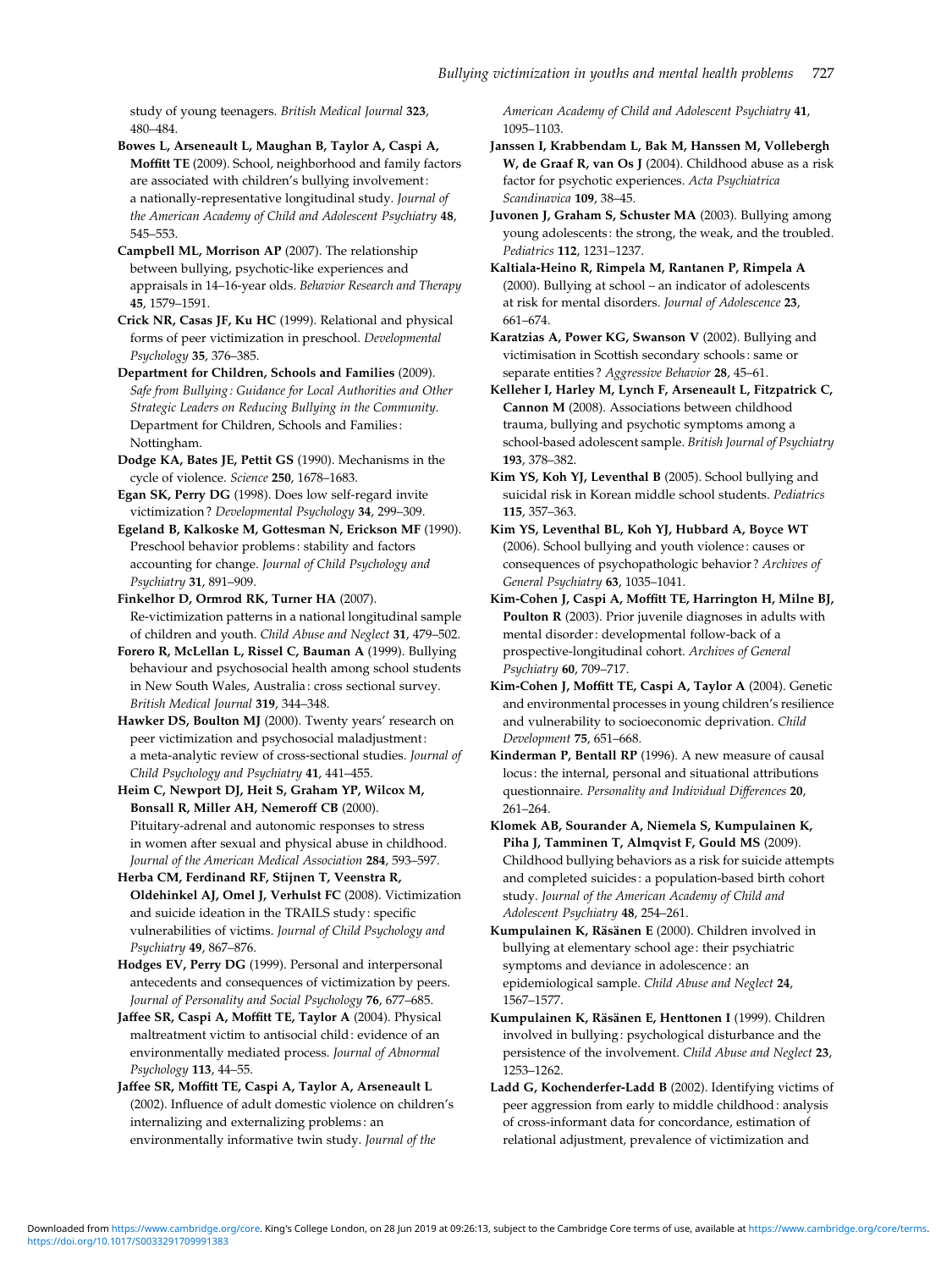characteristics of identified victims. Psychological Assessment 14, 74–96.

Ladd GW, Troop-Gordon W (2003). The role of chronic peer difficulties in the development of children's psychological adjustment problems. Child Development 74, 1344–1367.

Lataster T, van Os J, Drukker M, Henquet C, Feron F, Gunther N, Myin-Germeys I (2006). Childhood victimisation and development expression of non-clinical delusional ideation and hallucinatory experiences : victimisation and non-clinical psychotic experiences. Social Psychiatry and Psychiatric Epidemiology 41, 423–428.

Liang H, Flisher AJ, Lombard CJ (2007). Bullying, violence, and risk behaviour in South African school students. Child Abuse and Neglect 31, 161–171.

Lund R, Nielsen KK, Hansen DH, Kriegbaum M, Molbo D, Due P, Christensen U (2009). Exposure to bullying at school and depression in adulthood : a study of Danish men born in 1953. European Journal of Public Health 19, 111–116.

Masten AS, Shaffer A (2006). How families matter in child development : reflection from research on risk and resilience. In Families Count: Effects on Child and Adolescent Development (ed. A. Clarke-Stewart and J. Dunn), pp. 5–25. Cambridge University Press : New York.

Mayeux L, Underwood MK, Risser SD (2009). Perspectives on the ethics of sociometric research with children : how children, peers, and teachers help to inform the debate. Merrill-Palmer Quarterly 53, 53–78.

Mynard H, Joseph S (1997). Bully/victim problems and their association with Eysenck's personality dimensions in 8-13 year olds. British Journal of Educational Psychology 67, 51–54.

Moffitt TE (1993). ' Life-course-persistent' and ' adolescencelimited' antisocial behavior : a developmental taxonomy. Psychological Review 100, 674–701.

Moffitt TE (2005). The new look of behavioral genetics in developmental psychopathology : gene–environment interplay in antisocial behaviors. Psychological Bulletin 4, 533–544.

Moffitt TE, Caspi A, Harrington H, Milne BJ (2002a). Males on the life-course-persistent and adolescence-limited antisocial pathways : follow-up at age 26 years. Development and Psychopathology 14, 179–207.

Moffitt TE, Caspi A, Rutter M, Silva PA (2001). Sex Differences in Antisocial Behaviour : Conduct Disorder, Delinquency, and Violence in the Dunedin Longitudinal Study. Cambridge University Press : Cambridge.

Moffitt TE, E-Risk Study Team (2002b). Teen-aged mothers in contemporary Britain. Journal of Child Psychology and Psychiatry 43, 727–742.

Nansel TR, Craig W, Overpeck MD, Saluja G, Ruan WJ, Health Behaviour in School-aged Children Bullying Analyses Working Group (2004). Cross-national consistency in the relationship between bullying behaviors and psychosocial adjustment. Archives of Pediatric and Adolescent Medicine 158, 730–736.

Nansel TR, Overpeck MD, Haynie DL, Ruan WJ, Scheidt PC (2003). Relationships between bullying and violence among US youth. Archives of Pediatrics and Adolescent Medicine 157, 348–353.

Nansel TR, Overpeck M, Pilla RS, Ruan WJ, Simons-Morton B, Scheidt P (2001). Bullying behaviors among US youth : prevalence and association with psychosocial adjustment. Journal of the American Medical Association 285, 2094–2100.

Oliver C, Candappa M (2003). Tackling Bullying: Listening to the Views of Children and Young People. Department for Education and Skills: Nottingham.

Olweus D (1991). Bully/victim problems among school children : basic facts and effects of a school-based intervention program. In The Development and Treatment of Childhood Aggression (ed. D. J. Pepler and K. H. Rubin), pp. 411–448. Lawrence Erlbaum : New Jersey.

Olweus D (1993a). Bullying at School. Blackwell : Cambridge.

Olweus D (1993b). Victimization by peers : antecedents and long-term outcomes. In Social Withdrawal, Inhibition and Shyness in Childhood (ed. K. H. Rubin and J. B. Asendorpf), pp. 315–342. Lawrence Erlbaum Associates : New Jersey.

Olweus D (1994). Bullying at school : basic facts and effects of a school based intervention program. Journal of Child Psychology and Psychiatry 35, 1171–1190.

Olweus D (2007). The Olweus Bullying Questionnaire. Hazelden: Center City, MN.

Olweus D (in press). Understanding and researching bullying: some critical issues. In The International Handbook of School Bullying (ed. S. R. Jimerson, S. M. Swearer and D. L. Espelage. Routledge : New York.

Pepler DJ, Craig WM (1995). A peek behind the fence: naturalistic observations of aggressive children with remote audiovisual recording. Developmental Psychology 31, 548–553.

Pollak SD (2003). Experience-dependent affective learning and risk for psychopathology in children. Annals of the New York Academy of Sciences 1008, 102–111.

Pollak SD, Sinha P (2002). Effects of early experience on children's recognition of facial displays of emotion. Developmental Psychology 38, 784–791.

Rhee SH, Waldman ID (2002). Genetic and environmental influences on antisocial behaviour: a meta-analysis of twin and adoption studies. Psychological Bulletin 128, 490–529.

Rigby K (2002). New Perspectives on Bullying. Jessica Kingsley Publishers : London.

Rivers I, Smith PK (1994). Types of bullying behaviour and their correlates. Aggressive Behavior 20, 359–368.

Robins LN (1978). Sturdy childhood predictors of adult antisocial behaviour : replications from longitudinal studies. Psychological Medicine 8, 611–622.

Ronning JA, Sourander A, Kumpulainen K, Tamminen T, Niemela S, Moilanen I, Helenius H, Piha J, Almqvist F (2009). Cross-informant agreement about bullying and victimization among eight-year-olds : whose information best predicts psychiatric caseness 10–15 years later ? Social Psychiatry and Psychiatric Epidemiology 44, 15–22.

Rutter M (2007). Identifying the environmental causes of disease : how should we decide what to believe and when to take action ? [Report] Academy of Medical Sciences : London.

Rutter M, Silberg J, O'Connor T, Simonoff E (1999). Genetics and child psychiatry. II. Empirical research findings. Journal of Child Psychology and Psychiatry 40, 19–55.